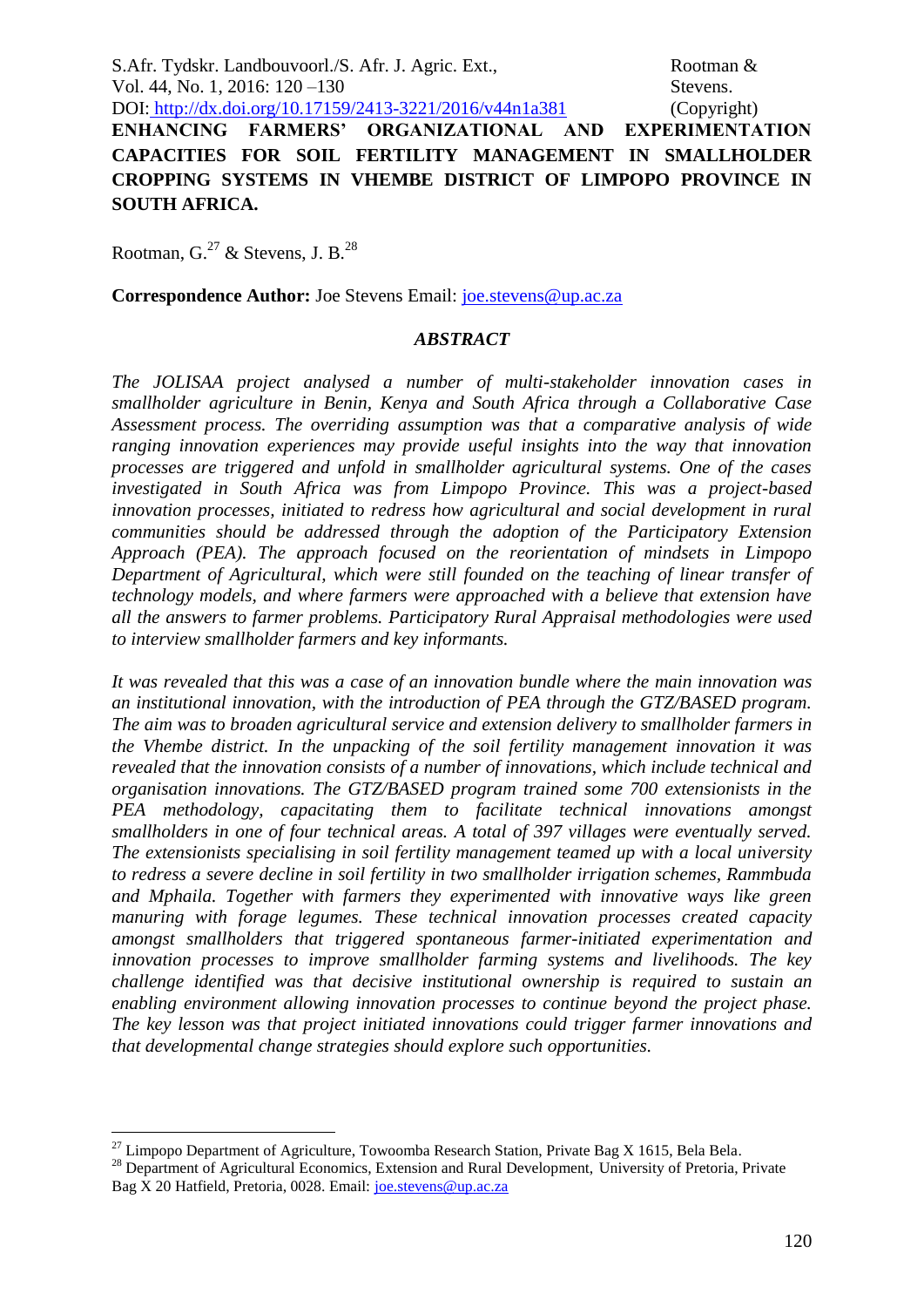S.Afr. Tydskr. Landbouvoorl./S. Afr. J. Agric. Ext., Rootman & Vol. 44, No. 1, 2016: 120 – 130 Stevens. DOI: http://dx.doi.org/10.17159/2413-3221/2016/v44n1a381 (Copyright) **Key words:** Innovation, Soil Fertility, Smallholder Cropping, Participatory Extension

#### **1. INTRODUCTION**

Approach.

Innovation in the agriculture sector has been usually approached from different theoretical points of view which strive to understand how this process takes place. Innovation can occur through the implementation of an idea, or from new technologies that have their source in either the innovative strength of a company or in research. Innovation is the introduction of a new (or significantly enhanced) product, process, commercialisation method or organisational method within the internal practices of a business, work, place, organisation or external relationships (OECD, 2012). Innovation necessarily involves a certain degree of novelty. It is also important to mention that although research and development are a part of innovation, not all innovations include them. There is growing recognition that innovation encompasses a wide range of activities in addition to research and development (R&D), such as organisational and institutional changes.

The innovation systems approach has increasingly being recommended as a framework for understanding the complexity pattern of interactions among different stakeholders involved in agricultural research and development processes (Engel, 1997; Spielmann, 2005; World Bank, 2006, Hall, Jansen, Pehu & Rjalathi, 2006). It is essential to recognize the importance of innovation transfers and their non-linearity and multi-direction. Innovation is rather a complex integrated system that manifests itself in an interactive process that links actors who act according to market driven incentives, as well as companies and other institutions. These may act according to strategies and rules that are not market driven, such as institutions, research centres and universities. This innovation process led to the development of the national innovations systems because the linear model of technology transfer is out-dated (World Bank, 2006).

The JOLISAA (Joint Learning in and about Innovation Systems in African Agriculture) Project assessed a series of smallholder agricultural innovation cases in Benin, Kenya and South Africa. The project objectives that were pursued, assumed that a comparative analysis of a diverse range of innovation experiences may provide useful insights into the way innovations are triggered and unfold in smallholder agricultural systems. Similarly, that this knowledge could be applied to inform policy processes. This article presents the findings of the analysis of the institutional innovation process that emanated from the development efforts of a partnership between Limpopo Department of Agriculture (LDA) and the German Development Agency (GTZ) to broaden extension service delivery in Limpopo Province of South Africa. The program called Broadening Agricultural Service Delivery (BASED) later became widely known as the GTZ/BASED program and comprised of several focal development areas; including Soil Fertility Management. The project-initiated technical innovation processes seeking alternative ways to improve and manage soil fertility in smallholder cropping systems in Rammbuda (Dzimauli village) and Mpaila (Luhada village) in the Vhembe District were facilitated. The participation of smallholders in on-farm experimentation built capacity that lead to spontaneous farmer- initiated innovation processes to improve smallholder farming systems, livelihoods and a social innovation to reduce the number of meetings and the time away from their farming enterprises.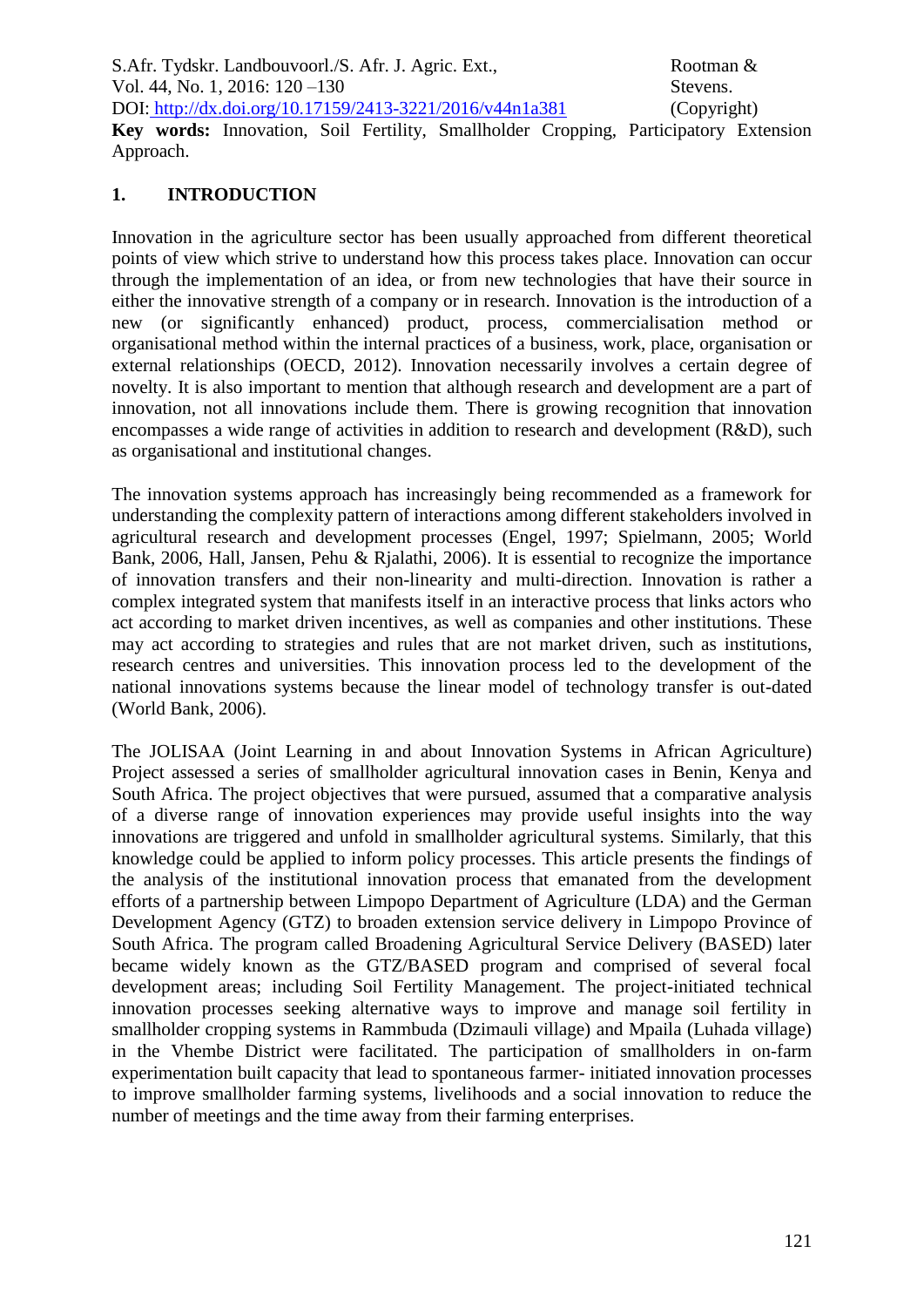# The JOLISAA project was funded by the European Union (EU) and conducted under the international leadership of the International Centre for Agricultural Developmental Research

(CIRAD) in France. The JOLISAA project consists of two distinctive but complementary phases, namely the first phase of the project produced an inventory of 39 agricultural innovation cases. The aim was to capture and assess a diversity of multi-stakeholder agricultural innovation experiences involving smallholders and to scrutinise them according to a common framework. Specific selection criteria were developed to narrow this down to 11 cases and to finally select three cases that were assessed through a Collaborative Case Assessment (CCA) process during 2012. The CCA process involved the purposefully selection of cases to better understand how these innovation processes have unfolded and the roles that the different stakeholders have played.

In Limpopo Province Participatory Rural Appraisal (PRA) methodologies like semistructured interviews and focus group discussions were applied to engage smallholder farmers and key informants to capture how innovation processes unfolded to improve soil fertility in cropping systems in two smallholder irrigation schemes. This was followed by multi-stakeholder workshops where feedback on findings was critically discussed by farmers and the research team. Several stakeholders collaborated at different stages and levels to contribute to the shared focus and collective finding of innovative ways to improve and manage soil fertility in the smallholder cropping systems. Secondary data sources such as GTZ/BASED reports and assignments for tertiary studies were consulted. The stakeholders selected for the study all participated in the original innovation process when it started in 1998 (Table 1).

| <b>Stakeholder groups</b>               | <b>Number of interviewees</b> | <b>Methods</b> used                |
|-----------------------------------------|-------------------------------|------------------------------------|
| <b>LDA/PEA</b>                          |                               | Individual interviews              |
| • PEA BASED facilitators                | 2                             |                                    |
| Rammbuda irrigation scheme              |                               | interviews<br>Venn<br>Group<br>and |
| Farmer experimenters                    | 4                             | diagrams                           |
| Rammbuda irrigation scheme              |                               | Individual interviews              |
| • Farmer non-experimenters              | 3                             |                                    |
| Rammbuda irrigation scheme stakeholders |                               | Venn<br>Group<br>interview<br>and  |
| Livestock owner                         |                               | diagrams with three stakeholders   |
| Tractor contractor                      |                               |                                    |
| • Irrigation scheme members             |                               |                                    |
| Mphaila Village                         |                               | Individual interviews              |
| • Green manure experimenters            | 3                             |                                    |
| Mphaila Village                         |                               | Individual interviews              |
| Winter maize experimenters              | 2                             |                                    |
| Members of Mphaila Local Traditional    | $\overline{2}$                | interviews<br>Venn<br>Group<br>and |
| Council                                 |                               | diagrams                           |
| fertilizer<br>Inorganic<br>farmer       | $\overline{4}$                | interviews<br>Venn<br>Group<br>and |
| experimenters                           |                               | diagrams                           |

**Table 1: Stakeholders interviewed during the CCA process**

Under the GTZ/BASED program Participatory Extension Approach (PEA), previously developed in Zimbabwe, was adopted to facilitate change of mind-sets in Limpopo Province. PEA is an action research/learning approach that emphasizes the development of facilitation capacities of extension staff to manage systemic change, while simultaneously developing an inclusive community based interventions to strengthening local organisational capacities of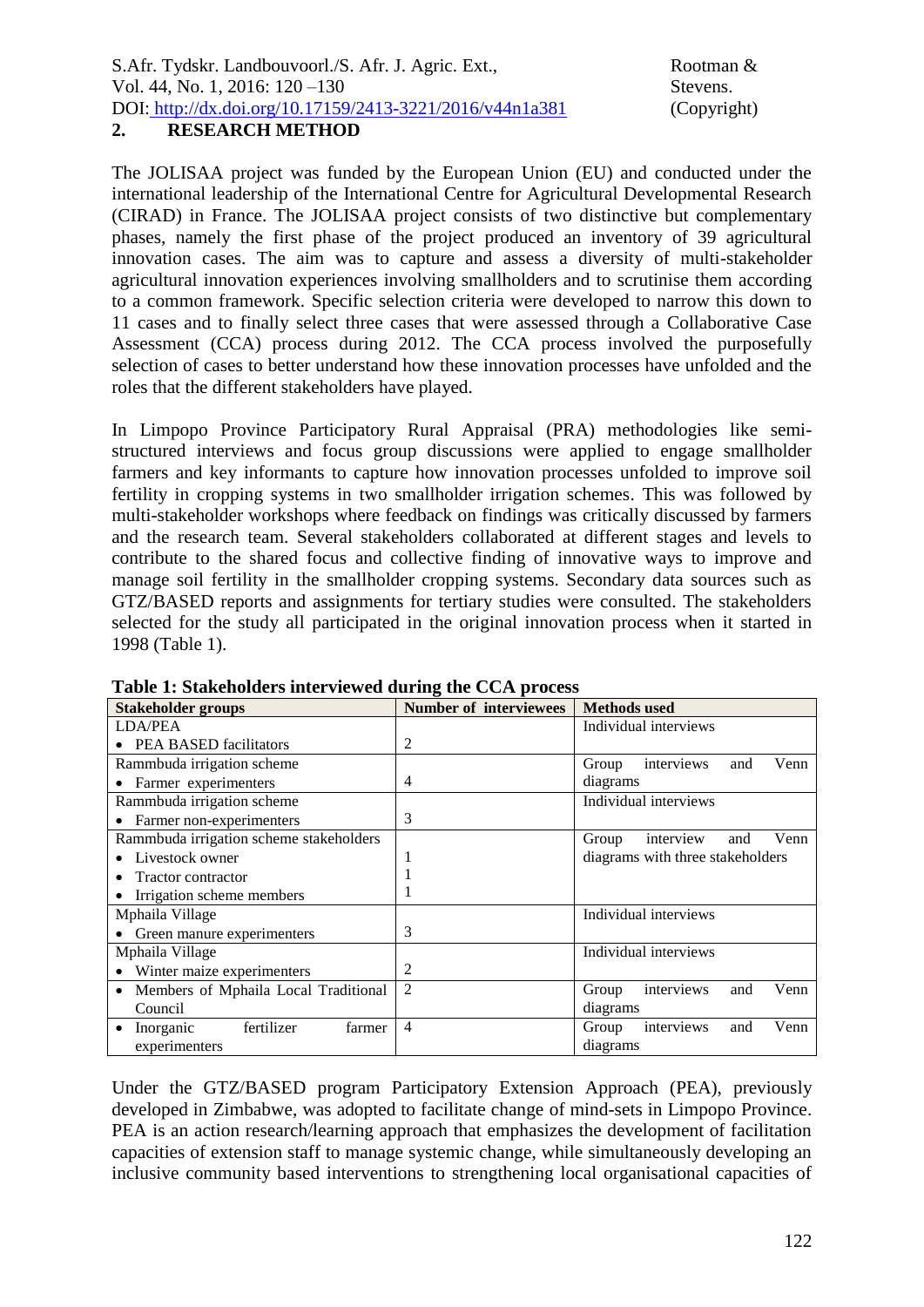S.Afr. Tydskr. Landbouvoorl./S. Afr. J. Agric. Ext., Rootman & Vol. 44, No. 1, 2016: 120 – 130 Stevens. DOI: http://dx.doi.org/10.17159/2413-3221/2016/v44n1a381 (Copyright) farmers and promoting farmer experimentation, joint learning and sharing to address problems and challenges collectively identified (Hagmann, Chuma, Murwira & Connolly,1988). The soil fertility management (SFM) intervention, which was the focus of this JOLISAA Project CCA assessment, was one of the focal areas that were identified through participatory and joint learning processes. The other focal areas were smallholder livestock, animal traction, small scale maize seed production and soil and water conservation.

The participatory SFM intervention was piloted in the villages Dzimauli (Rammbuda irrigation scheme) and Luvhada (Mphaila irrigation scheme) in Vhembe District of Limpopo Province. The two rural villages, Dzimauli under Mutale Municipality and Luvhada under Makhado Municipality, formed the geographical boundaries of the study area (Figure 1).



**Figure 1: Vhembe district showing the two smallholder irrigation schemes Rammbuda and Mphaila**

These two irrigation schemes were selected for the study since the majority of the farmers in the study area practice small scale farming. The smallholder irrigation schemes at Rammbuda covered a total area of 102 ha, while at Mphaila an area of 70 ha was under irrigation. Every farmer-member of the irrigation scheme has access to at least one hectare of irrigation land, which is allocated to them by the Local Traditional Authority through a tenure system of 'Permissions to Occupy'. The irrigation scheme at Rammbuda consisted of 33 male and 61 female members, while the gender split at Mphaila was 57 males and 4 females. Access to external inputs like fertilisers, seed and pesticides is limited.

Vhembe district is characterised by extensive commercial livestock farming and smallholder cropping systems that include vegetables like spinach, cabbage, nightshade leafy vegetable, tomatoes, groundnuts, sweet potatoes, green and dried beans. Maize (a staple food for many in the district) is forming a large proportion of households grow (green and dried maize).

#### **3. INNOVATION PROCESS**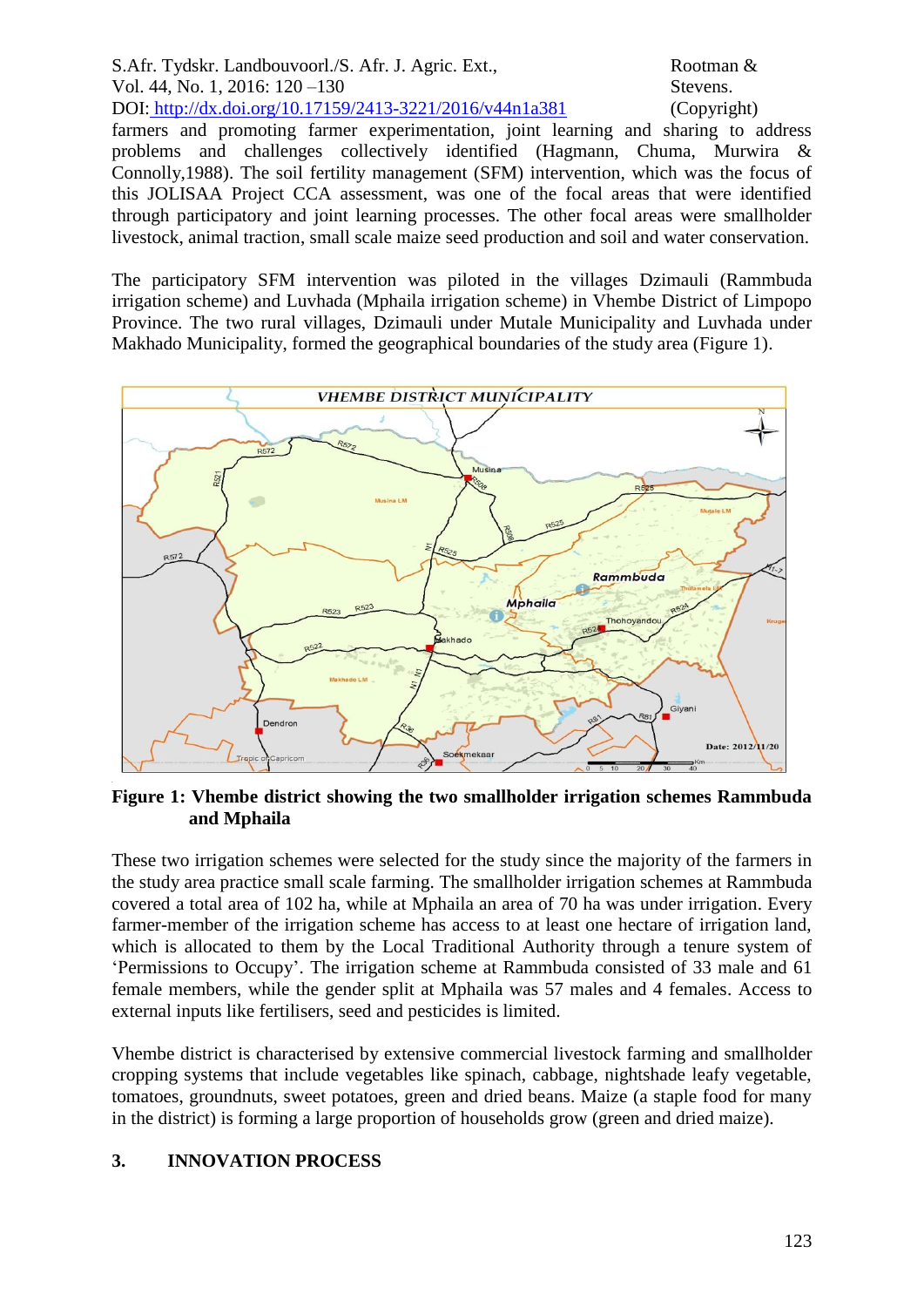S.Afr. Tydskr. Landbouvoorl./S. Afr. J. Agric. Ext., Rootman & Vol. 44, No. 1, 2016: 120 – 130 Stevens. DOI: http://dx.doi.org/10.17159/2413-3221/2016/v44n1a381 (Copyright)

The soil fertility management innovation, when it was unpacked revealed that it consists of a number of different types of innovations. This could be seen as an innovation bundle. What started off as an institutional innovation with the introduction of PEA in Limpopo Province was supported by technical and organisational components.

## **3.1 Institutional innovation**

The institutional innovation process comprised of the development and adoption of the PEA approach in Limpopo Province. The PEA approach was concerned with how do smallholder farmers learn within their perspective and what could be the role of extension advisors be (Hagmann, 1999). The primary trigger at institutional level was a drastic transformation in the international view about how agricultural and social development in rural communities is perceived and how institutional support systems should be structured and operated. Enabling communities as drivers of their own development became a major focus for participatory development efforts. The approach focused on reorientation of mind-sets in LDA, which were still founded on the teaching of the linear Transfer of Technology (ToT) approach, towards a more human perspective and the social and behavioural sciences. The first challenge to the LDA leadership and extension staff was to shift their paradigm radically in terms of personality and professional attitude. In practice it implied the de-learning of the top-down mode of engaging farmers in the ToT approach. An important phase of the innovation process was to re-orientate LDA leadership and participating extension advisors to no longer approach farmers believing that they have all the answers to farmers' problems, but rather assume a role of a catalyst for social change in the sense of "learning together for change". Central to the process was to instil the value of trying to deal with social dynamics, looking at the service functions required in an innovation system based on solving problems in smallholder farming (Ngwenya, Hagmann & Ramaru, 2009). Facilitation competence to mobilise smallholder communities to better articulate their farming problems and to strengthen local organisational capacities was central to the PEA approach.

In addition to the learning workshops, extension advisors also went through specific technical training workshops in which they learned and deepened in technical issues. A core group of PEA trainers were trained. These trainers thereafter trained and mentored some 700 extensionists in PEA methodologies and facilitation skills during a 22 week on-site and in the field training course. The PEA process focussed on four major technical areas, based on farmer needs: soil fertility management, soil and water conservation, small-scale seed production and livestock production. In order to make the integration of PEA within the extension system, a structure was established to support the process of developing competencies and implementing PEA.

## **3.2 Technical innovation**

The technical innovation unfolded within the GTZ/BASED program, namely Community Soil Fertility Management. It focussed on enhancing the organisational and experimentation capacities of smallholders in the two irrigation schemes to experiment with legume green manure and organic fertilisers like chicken manure as an alternative to commercial fertilisers to improve crop yields. At Rammbuda farmers had existing knowledge of using kraal manure, inorganic fertilisers, chicken manure and compost, while farmers at Mphaila mainly had knowledge about how to make compost and its applications, intercropping maize with legumes and knowledge of resting land for one year or more.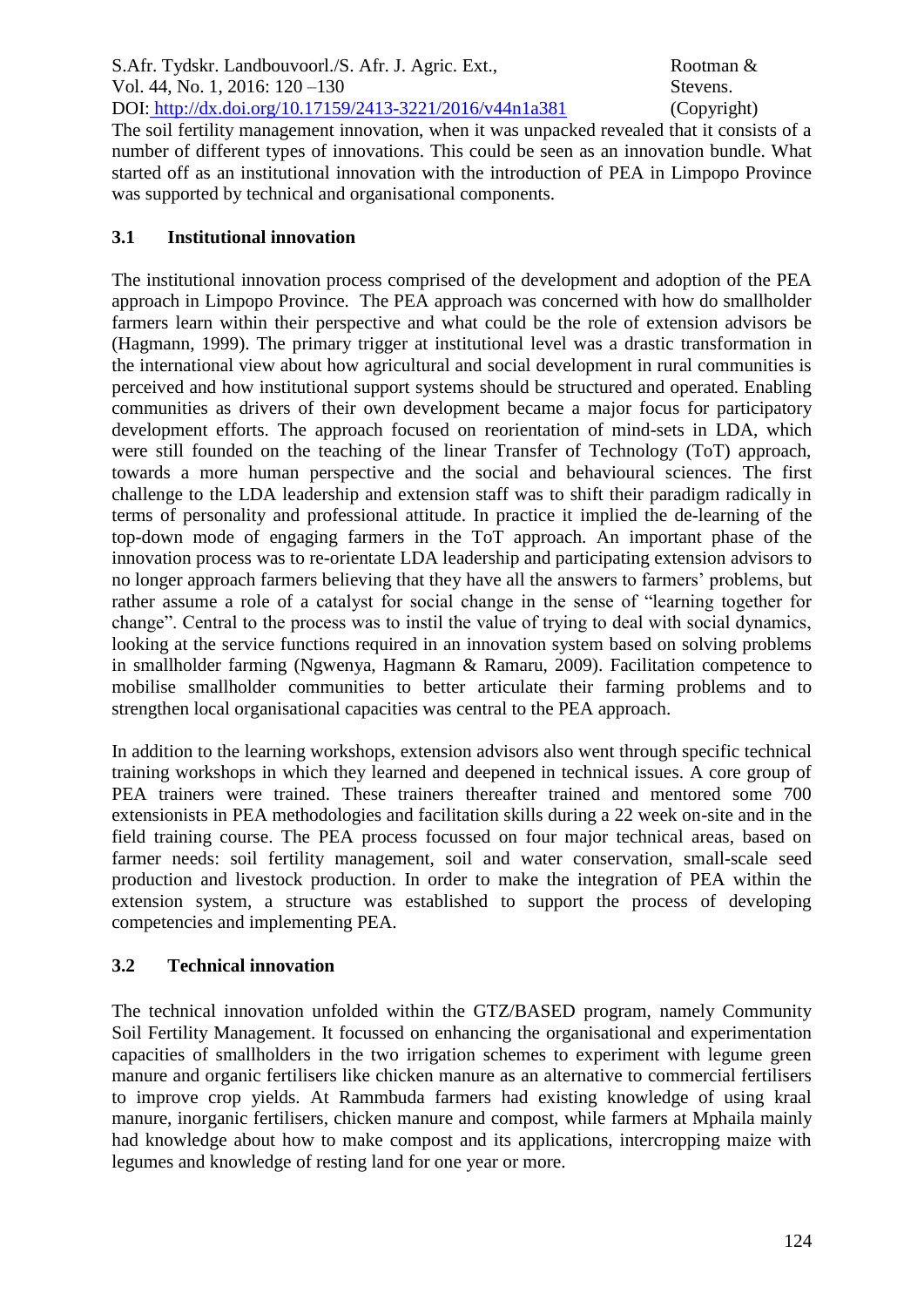S.Afr. Tydskr. Landbouvoorl./S. Afr. J. Agric. Ext., Rootman & Vol. 44, No. 1, 2016: 120 – 130 Stevens. DOI: http://dx.doi.org/10.17159/2413-3221/2016/v44n1a381 (Copyright)

Exceptionally high rainfall, both in quantity and intensity were experienced during the 2000/2001 rainfall season in the study villages. The noticeable effect of this occurrence was a general decrease in crop yields. The farmers of the study area recorded average maize grain yields of around 10 bags of shelled grain per hectare (or 800 kg/ha) compared to 15 to 20 bags of shelled grain (1200-1600kg) before the decline in soil fertility. Loss of top-soil further reduced grain yields to only four bags (320kg/ha) of maize per hectare.

The soil fertility management innovation unfolded over a relatively long period, from 1999 to 2007. Much time and resources were invested in the mobilisation of smallholder farmers, capacity building to allow farmers to participate as equal partners in the innovation process and the implementation of the participatory problem identification and solution seeking process. Regular participatory meetings were arranged where BASED facilitators took the lead but farmers interactively participated. Farmers were encouraged to share their own thoughts about dealing with the problem of declining soil fertility through probing questions. Value of soil sampling were explained and efforts were put into place to encourage participating farmers to become self-organised which resulted in them contributing own funds for the analysis of soil samples. Farmers also helped with the identification of fellow farmers who could be trained in the methodologies and best practices to collect soil samples.

Regular feed-back meetings were held with farmers to engage them in the interpretation of soil analytical data. The importance of essential elements and recommendations for fertiliser inputs were communicated to farmers in their local language. Before presenting new information on nutrient deficiencies, facilitators brainstormed farmers to help them to understand the nutritional status of their soil by asking the following questions:

- What is the local name of the soil?
- What is the level of nutrients in the soils (low, medium, high)?
- What plant indicators do you see in crops growing in the field and how are they related to the fertility of the soil?

The process that was followed is presented in Figure 2.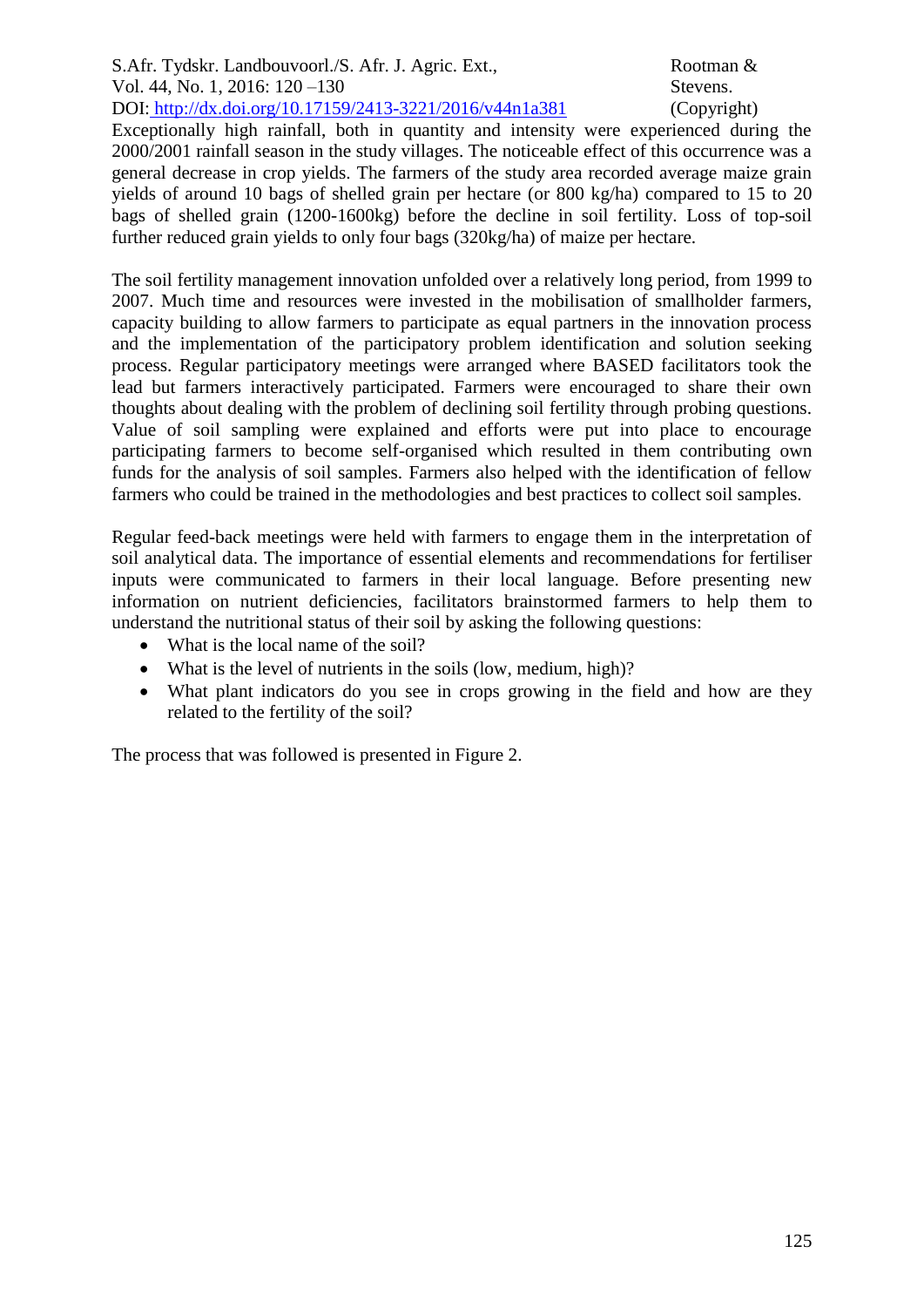

**Figure 2: The learning cycle steps and activities in the technical innovation process (Adapted from LDA and GTZ/BASED, 2005).**

A range of legumes were evaluated in the on-farm forage legume and green manure experiments to find alternative ways to address the decline in soil fertility and crop yields. These research treatments aimed to evaluate the effect of four different, "best bet" legumes, grown without fertilizer as well as in combination with nitrogen fertilizers (Limestone Ammonium Nitrate - LAN). The following legumes were planted: *Lablab* bean (*Lablab purpureus*), Velvet bean (*Mucuna prurience*), Cowpea (*Vigna unguiculata*) and Sunn-hemp (*Crotolaria juncea*). The effect of the legumes on soil fertility was measured by taking soil samples before and after the trial. The legume green manure at the time of incorporation ranged between 0.4 to 2.7 t ha<sup>-1</sup> at Mphaila and 2.0 to 6.9 t ha<sup>-1</sup> at Rammbuda irrigation schemes. The small plot experiments were followed by farm scale trials. Different legumes were tested as green manure to improve soil fertility in farmers' fields at Rammbuda and Mphaila smallholder irrigation schemes. An important aspect of the intervention was to select farmer experimenters where action research could be conducted. Four farmers were identified collectively at each village through a participatory process based on the following selection criteria. (i) the ability to read and write, (ii) being recognised as a committed farmer, (iii) had attended agricultural advisory meetings and sessions, (iv) was willing to share experiences with other farmers and (v) had already paid for soil sample analysis.

There were two components to the experimentation:

- During the first cycle, farmers planted four different legumes on crop land scale and ploughed it in as green manure.
- The following cycle, farmers planted maize on these very same plots and measured the grain yield to determine the effect of green manuring against the performance and grain production of maize grown under conventional practices.

The legumes performed well in terms of bio-mass production at both Mphaila irrigation scheme and Rammbuda. The bio-mass yield of the legumes at Rammbuda was consistently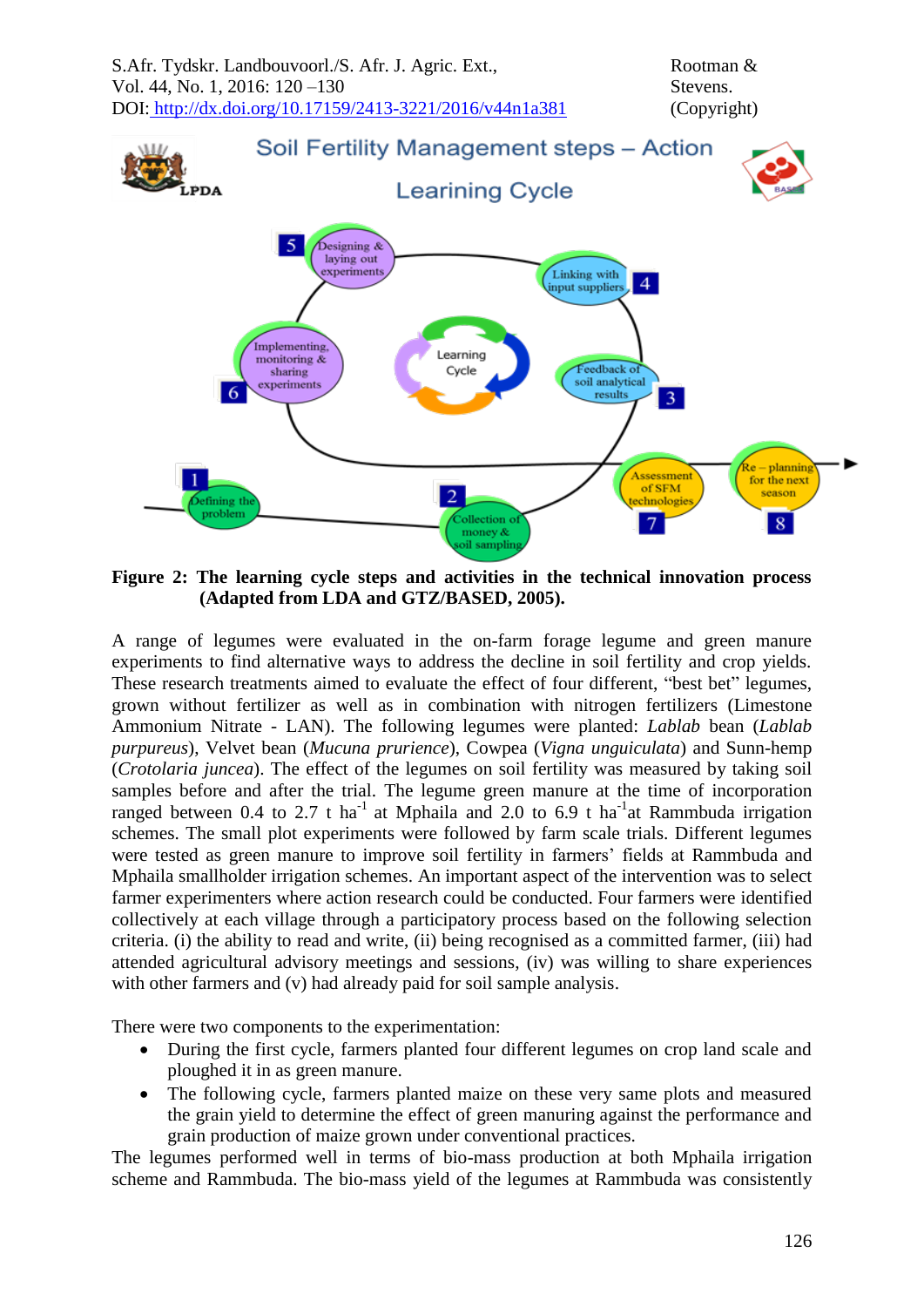S.Afr. Tydskr. Landbouvoorl./S. Afr. J. Agric. Ext., Rootman & Vol. 44, No. 1, 2016: 120 – 130 Stevens. DOI: http://dx.doi.org/10.17159/2413-3221/2016/v44n1a381 (Copyright)

higher for all four the legumes evaluated. At Rammbuda Sunn-hemp and Lab-lab performed the best with Sunn-hemp marginally higher. At Mphaila *Mucuna* outperformed the rest, while cow peas yielded the least green manure of the four legumes tested. The maize grain yield on the control plot was less than 1 t/ha in comparison to maize yield of 3t/ha where green manure was cultivated. The highest maize yield (just under 9t/ha) was recorded where Mucuna (green manure) plus nitrogen (N) were applied. Green manure consistently outperformed the control treatment.

The experimentation with legume green manure demonstrated to smallholder farmers the extent to which they could improve the poor soil fertility of their cropping areas and subsequently improve the grain yields from maize. This success with the incorporation of green manure in the cropping system led to other innovations. The PEA approach and focused facilitation enabled self-reliance amongst farmers that encourage them to engage in further experimentation. Farmers started to experiment with planting dates for green mealies during the winter. This farmer initiated innovation helped to sustain the smallholder farming systems at the two irrigation schemes and generally increased food security in the community. Farmers involved in planting winter green mealies experienced a substantial increase in their returns per hectare (from R20 000/ha to R45 000.ha) This farmer initiated innovation also enabled farmers to send children to school for education, built modern houses and afford them to buy necessary farm inputs.

## **3.3 Organisational innovation**

The main organisational innovation within the soil fertility management groups was the way farmers organised and grouped themselves. A number of interest groups were established during the initial mobilisation of communities and smallholder farmers as entry point to support them through the PEA methodology and the GTZ/BASED program. In practice meetings were held for each individual interest group and mostly on different days to allow farmers to participate in all the meetings they wish to. The chairpersons and secretaries of all the interest groups collectively formed an umbrella organisation to coordinate agriculture in the village. The organisation of farmers into an umbrella organisation also helped with the grouping of farmers, especially in Mphaila irrigation scheme, to buy chicken manure collectively from poultry farmers around Dzanani and to contract a specific transporter for the transporting of chicken manure to their farms. This implies that innovation has reached a higher level of development than was assumed at onset of the initiative.

The second organisational innovation process comprised of farmer initiatives to re-organise the organisational leadership structures when the GTZ/BASED program was terminated in 2007 into one overarching association to cut down on individual interest meetings and the time spent away from the farm. Of particular interest is the fact that a collective membership was elected to accommodate all participating farmers in one meeting where crosscutting issues were discussed as well as those that are exclusive to a specific group.

## **4. KEY CHALLENGES ENCOUNTERED AND LESSONS LEARNED**

The PEA approach, developed and implemented by the GTZ/BASED program proved that a new approach and re-training provided to extension staff was an appropriate way agricultural extension could be delivered to smallholder agriculture in South Africa. In this sense, the project-based soil fertility improvement and management innovation processes triggered farmer-initiated innovations and self-experimentation that improved livelihood situations. At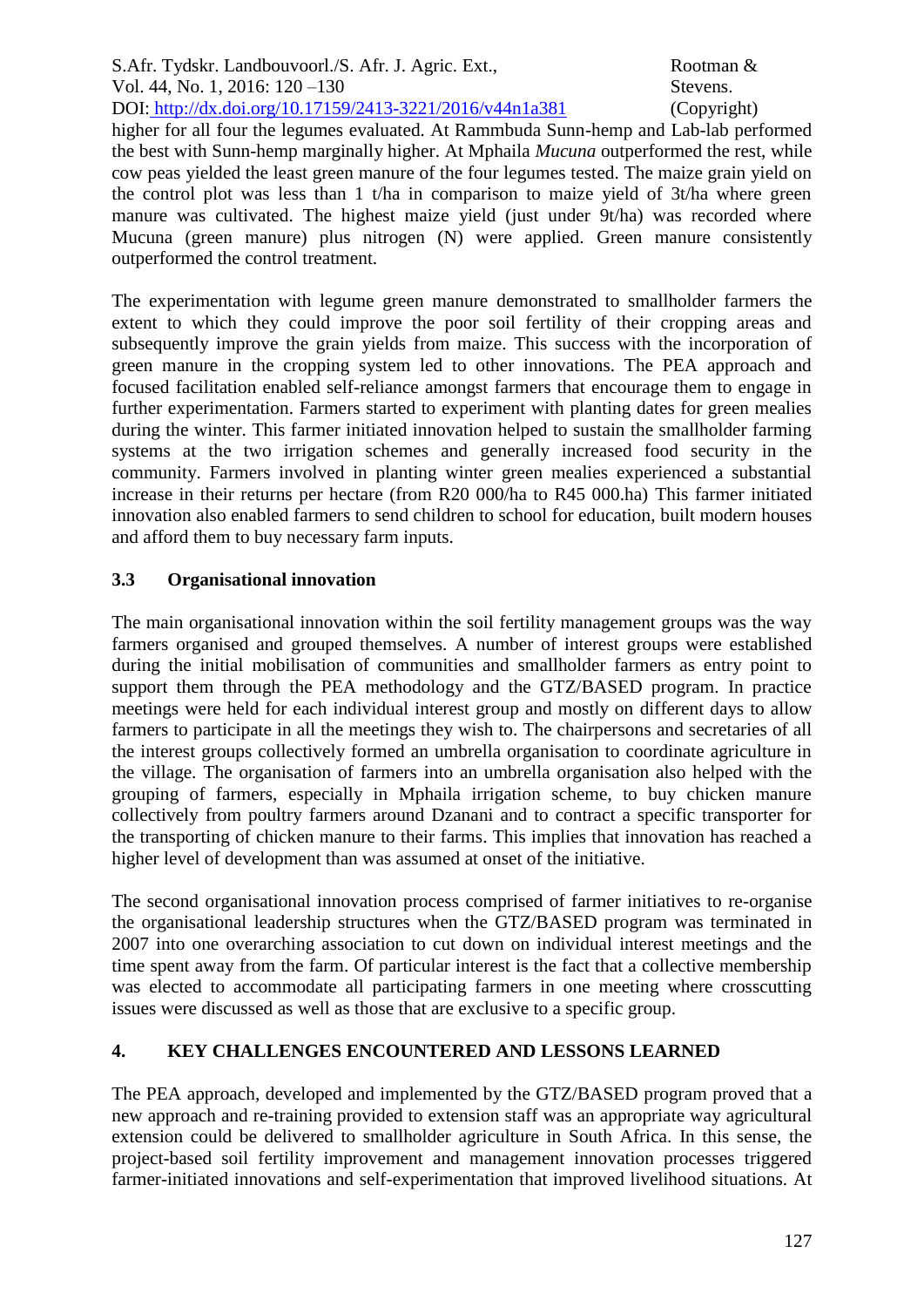farm level an important trigger was the desire by farmers to improve on-farm income and improve livelihoods, which they achieved through out of season production of green mealies and improvement of soil fertility.

By June 2005, 389 extension officers had been trained in the five phases of the PEA learning cycle. Of these extension officers 142 were trained in soil and water conservation, 109 trained in soil fertility management, 71 in livestock production and 67 in small scale seed production. Each officer was only trained in one technical area. About 200 farmer trainers had been trained in the same four technical areas to help with the out scaling of the innovation (Ngwenya *et al*., 2009). About 105 villages in five districts of Limpopo Province have been implementing soil fertility management; 99 doing soil and water conservation, 98 involved in small scale seed production and 95 implementing innovations in livestock production. Besides the horizontal expansion of the PEA approach within Limpopo Province, it was also initiated in 2001 in the Eastern Cape Province and in 2002 in Mpumalanga Province (Ngwenya *et al*., 2009).

Despite these tangible successes, LDA decentralised the provincial extension service in 2007 that effectively ceased the institutional support required to progress beyond the project phase towards farmer ownership, sustainability and continued farmer-initiated innovation processes. Farmers pertinently raised the fact that after the institutional support was ceased, they found it very difficult to obtain forage legume seed to continue practicing green manuring. The key challenge identified was that decisive institutional ownership and support to provide an enabling environment, is a prerequisite for farmer-initiated innovation processes to continue beyond the project phase.

Key lessons learned in terms of innovations and going to scale:

- Innovation cases can comprise complementary innovation processes with technical and organisational aspects. In this case an institutional innovation PEA was introduced to replace a linear model of extension delivery and development of farmers in Limpopo Province, but was complimented with organisational innovations where farming existing group structures were altered to form new farmer groups and umbrella organisations which served new farmer purposes, while the introduction of soil testing and experimenting with various sources of fertilisers like chicken manure and green manure were seen as the technical innovation. This illustrates the existing of an innovation bundle.
- An innovation is likely to be more effective, and uptake is likely to be greater if it fits within the local context (farming system).
- Innovation processes are normally triggered by some need or condition that farmers face - such as compromised economic conditions and poor crop yields which farmers blamed on poor soil fertility.
- Organisational structures that allow for interaction between key role players are important enabling factors for the innovation process. The following stakeholders were involved in this innovation namely: local traditional leadership; farmer umbrella organisation; livestock farmers; tractor owners; Home Based Care Groups; GTZ/PDA BASED facilitators and NTK cooperative. Where a range of stakeholders like these with different focal areas and skills sets apply, it usually allows for more effective solution if groups have clear complementary roles rather than overlapping.
- Extension staff of Limpopo Department of Agriculture received purposeful theoretical and practical training to master participatory methodologies. They were allowed to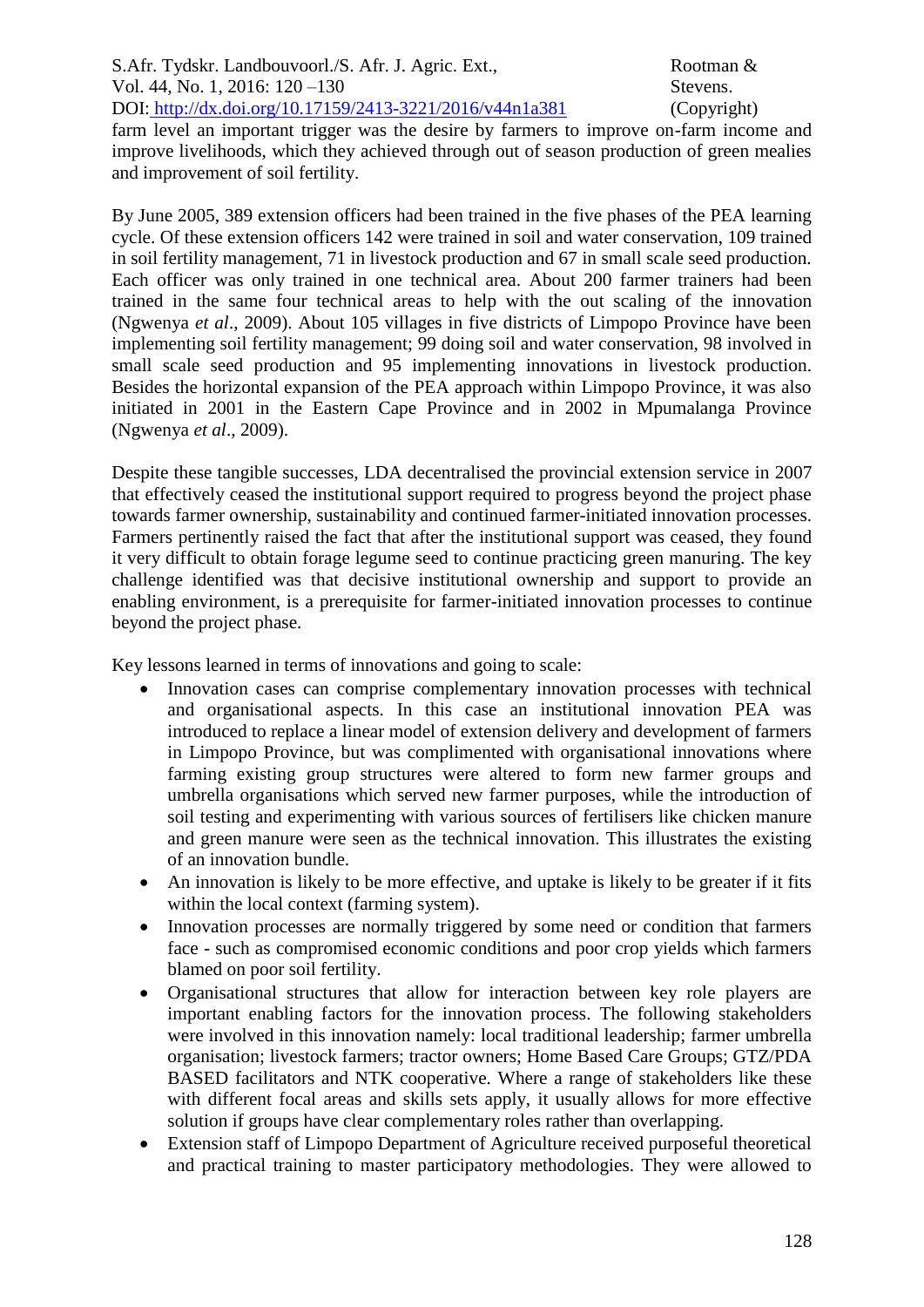specialise in one of five technical areas. This gave them the confidence and knowledge base to engage with smallholder farmers to solve their problems.

- One key support role that extension advisors should be able to provide is that of an "innovation broker" – a person or organisation that from a relatively impartial, party position, purposefully catalyse innovation through bringing together stakeholders and facilitating their interaction.
- This analysis illustrates where innovations are embedded within projects. Projectinitiated innovations emerging from development programs are worthwhile opportunities to create appropriate enabling environments to trigger farmer-initiated innovations. This GTZ/ Provincial Department of Agriculture (PDA) BASED agreement led to smallholder innovation processes that solved problems and explore production opportunities that increased the benefits from their smallholder cropping systems. Further, self-organisation by farmers changed the social structures to reduce the number of meetings and the time away from their farms. Importantly, the innovations specifically aimed at improving smallholder livelihoods.
- Innovation processes like the soil fertility management system has had a range of tangible and intangible benefits for farmers. The tangible benefits are the improvement of soil fertility and reduced fertiliser costs, while the less obvious benefits are the changes in the way people view agriculture and the increased level of pride that they have in their work.

In conclusion, the scale at which an innovation will be taken up by other farmers within Vhembe and surrounding areas in the country depended on its potential for contributing to economic growth and improved livelihoods. Despite the fact that this innovation has the potential for replication in other regions in Africa and in the developing world, the local conditions allowing for collective action must be satisfied and taken into account. The diversity of cultures makes it impossible to come up with a "one-fits-all solution" for development.

## **REFERENCES**

ENGEL, P. 1997. The social organisation of innovation. Amsterdam: KIT Press

- HAGMANN, J., CHUMA, E., MURWIRA K. & M CONNOLY. 1998. Learning together through participatory extension. Zimbabwe Department of Agriculture, Technical Services. Harare.
- HAGMANN, J. 1999. Learning Together For Change. Facilitating innovation in Natural Resource Management through Learning Process Approaches in Rural Livelihoods in Zimbabwe. Margraf Verlag: Weikersheim, Germany.
- HALL, A., JANSEN W., PEHU E. & RJALATHI R. 2006. Capacity development for agricultural biotechnology in developing countries:concepts, contexts, case studies and operational challenges of a system perspective.UNU-MERIT Working Paper Series No 3, United Nations University, Maastricht Economic and Social Research Training Centre on Innovation and Technology.
- JOLISAA, 2012. JOLISAA approach and guidelines to collaborate case assessment. March 2012.
- NGWENYA, H., HAGMANN, J. & RAMARU J., 2009. Going to scale with facilitation for change: Developing competence to facilitate community emancipation and innovation in South Africa. In: Sanginga, P. C., Water-Bayer, A., Kaaria, S., Njuki, J. and C. Wettasinha. (eds.). 2009. Innovation Africa: enriching farmers' livelihoods. Earthscan: London, UK.